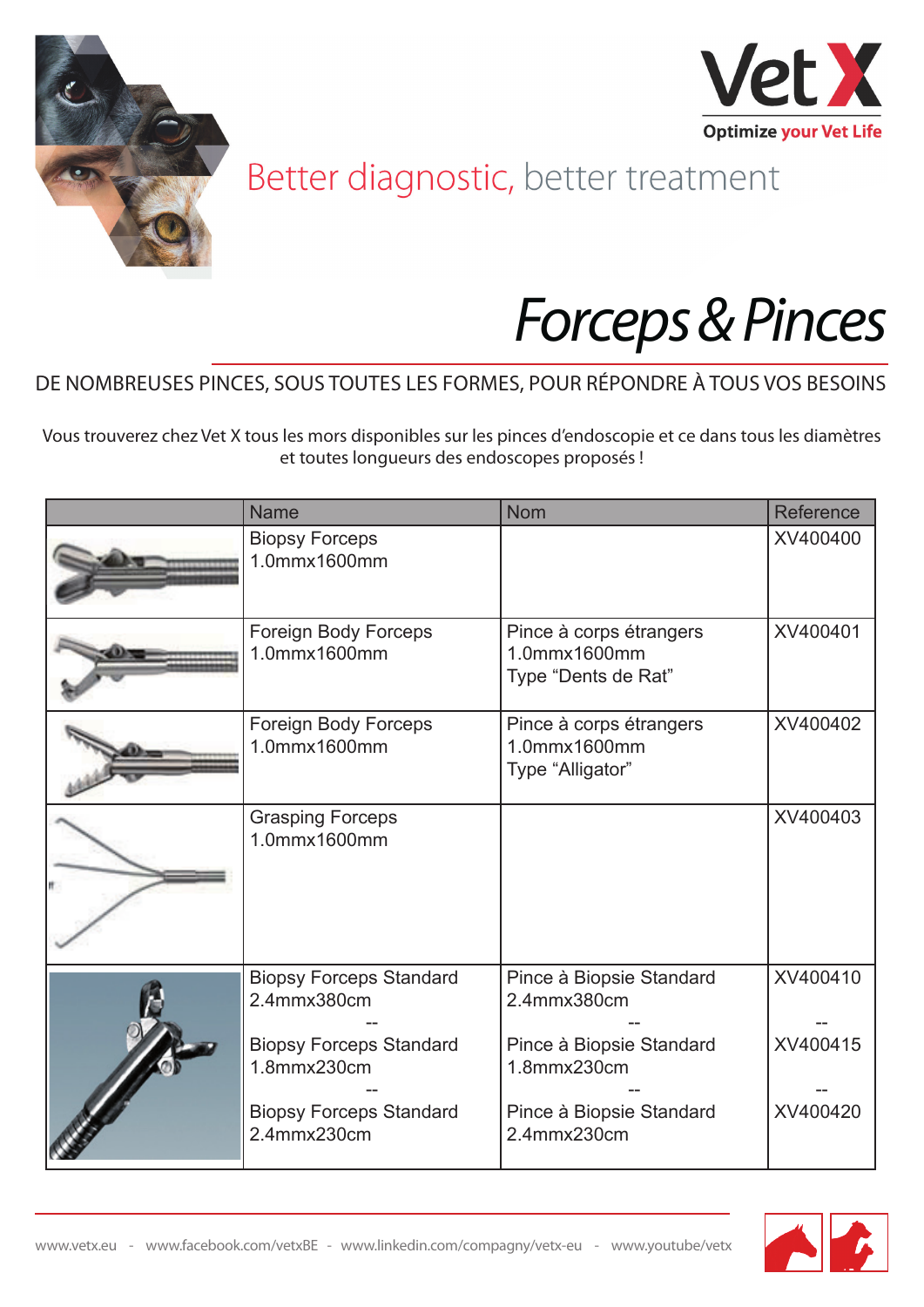|              | <b>Biposy Forceps Fenestrated</b><br>Cups with Needle 2.4mmx-<br>380cm | Pince Biops Cuillères Ovales<br>Fenestrées avec Aigiilles<br>2.4mmx380cm                           | XV400411 |
|--------------|------------------------------------------------------------------------|----------------------------------------------------------------------------------------------------|----------|
|              | <b>Biposy Forceps Fenestrated</b><br>Cups with Needle 1.8mmx-<br>230cm | Pince Biops Cuillères Ovales<br>Fenestrées avec Aigiilles<br>1.8mmx230cm                           | XV400416 |
|              | <b>Biposy Forceps Fenestrated</b><br>Cups with Needle 2.4mmx-<br>230cm | Pince Biops Cuillères Ovales<br>Fenestrées avec Aigiilles<br>2.4mmx230cm                           | XV400421 |
|              | Foreign Body Grasper<br>Forceps Alligator Jaws Type<br>2.4mmx380cm     | Pince à Corps Etrangers Type<br>Alligator 2.4mmx380cm                                              | XV400430 |
|              | Foreign Body Grasper<br>Forceps Alligator Jaws Type<br>1.8mmx230cm     | Pince à Corps Etrangers Type<br>Alligator 1.8mmx230cm                                              | XV400440 |
|              | Foreign Body Grasper<br>Forceps Alligator Jaws Type<br>2.4mmx230cm     | Pince à Corps Etrangers Type<br>Alligator 2.4mmx230cm                                              | XV400450 |
|              | Foreign Body Grasper<br><b>Forceps Rat Tooth Type</b><br>2.4mmx380cm   | Pince à Corps Etrangers Type<br>Dents de Rat 2.4mmx380cm                                           | XV400431 |
|              | Foreign Body Grasper<br>Forceps Rat Tooth Type<br>1.8mmx230cm          | Pince à Corps Etrangers Type<br>Dents de Rat 1.8mmx230cm                                           | XV400441 |
|              | Foreign Body Grasper<br><b>Forceps Rat Tooth Type</b><br>2.4mmx230cm   | Pince à Corps Etrangers Type<br>Dents de Rat 2.4mmx230cm                                           | XV400451 |
|              | Foreign Body Grasper<br>Pelican Jaws Type 2.4mmx-<br>380cm             | Pince à Corps Etrangers<br><b>Machoires Type Pelican</b><br>2.4mmx380cm                            | XV400433 |
|              | Foreign Body Grasper<br>Pelican Jaws Type 1.8mmx-<br>230cm             | Pince à Corps Etrangers<br><b>Machoires Type Pelican</b><br>1.8mmx230cm                            | XV400443 |
|              | Foreign Body Grasper<br>Pelican Jaws Type 2.4mmx-<br>230cm             | Pince à Corps Etrangers<br><b>Machoires Type Pelican</b><br>2.4mmx230cm                            | XV400453 |
|              | <b>Biopsy Forceps Alligator</b><br>Cups 1.8mmx230cm                    | <b>Biopsy Forceps Alligator Cups</b><br>1.8mmx230cm                                                | XV400442 |
|              | <b>Biopsy Forceps Alligator</b><br>Cups 2.4mmx230cm                    | <b>Biopsy Forceps Alligator Cups</b><br>2.4mmx230cm                                                | XV400452 |
| <b>Vet X</b> |                                                                        | 1 rue de la Tour B-5380 Fernelmont (Belgium) - Tél.+32 (0)81 56 78 58 - info@vetx.eu - www.vetx.eu |          |

**Optimize your Vet Life**